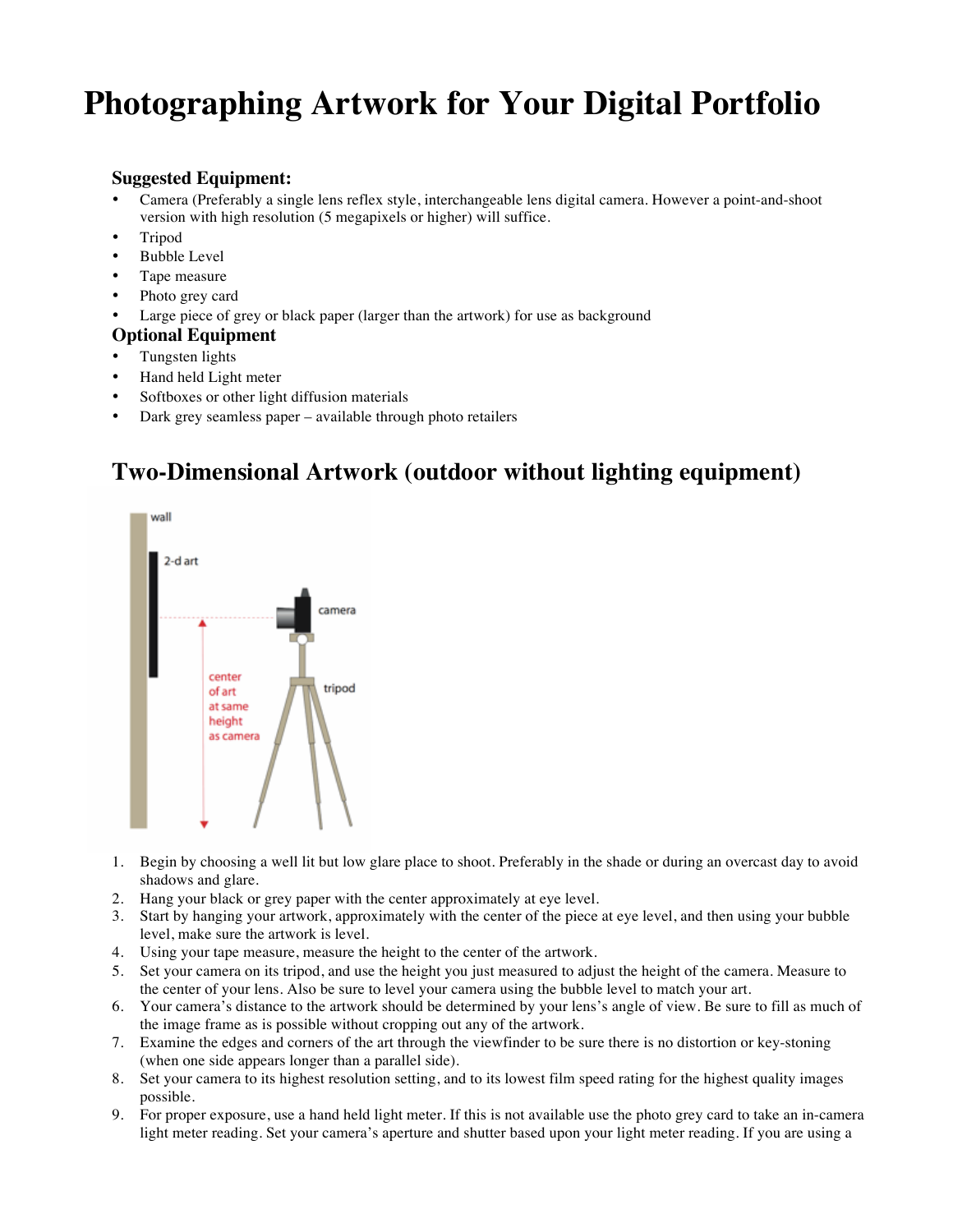point and shoot camera, you will not have the option and will have to shoot using automatic exposure settings determined by your camera.

**Note:** As long as the light does not change significantly, this exposure will provide good results for each piece photographed. There is no need to re-meter. Please note that once the gray card is taken away, the meter may indicate overexposure or underexposure, particularly if the piece is predominantly dark or light. Do not make any changes. Now you are ready to begin photographing your work.

### **Two-Dimensional Artwork (indoor with lighting equipment)**



- 1. Start by hanging your artwork, approximately with the center of the piece at eye level, and then using your bubble level to make sure the artwork is level.
- 2. Using your tape measure, measure the height to the center of the artwork.
- 3. Set your camera on its tripod, and use the height you just measured to adjust the height of the camera. Measure to the center of your lens. Also be sure to level your camera using the bubble level to match your art.
- 4. Your camera's distance to the artwork should be determined by your lens's angle of view. Be sure to fill as much of the image frame as is possible without cropping out any of the artwork.
- 5. Examine the edges and corners of the art through the viewfinder to be sure there is no distortion or key-stoning (when one side appears longer than a parallel side).
- 6. Set your camera to its highest resolution setting, and to its lowest film speed rating for the highest quality images possible.
- 7. Now set up your lights.

For best results, whether using strobe lighting or high quality tungsten lighting, place lights at an equal distance from your artwork, at approximately 30º - 45º angles, being sure to avoid glare. The height of your lights should be on center with your artwork.

8. For proper exposure, use a hand held light meter. If this is not available use the photo grey card to take an in-camera light meter reading. Set your camera's aperture and shutter based upon your light meter reading. If you are using a point and shoot camera, you will not have the option and will have to shoot using automatic exposure settings determined by your camera.

**Note:** As long as the light does not change significantly, this exposure will provide good results for each piece photographed. There is no need to re-meter. Please note that once the gray card is taken away, the meter may indicate overexposure or underexposure, particularly if the piece is predominantly dark or light. Do not make any changes. Continue using the reading from the gray card. Now you are ready to begin photographing your work.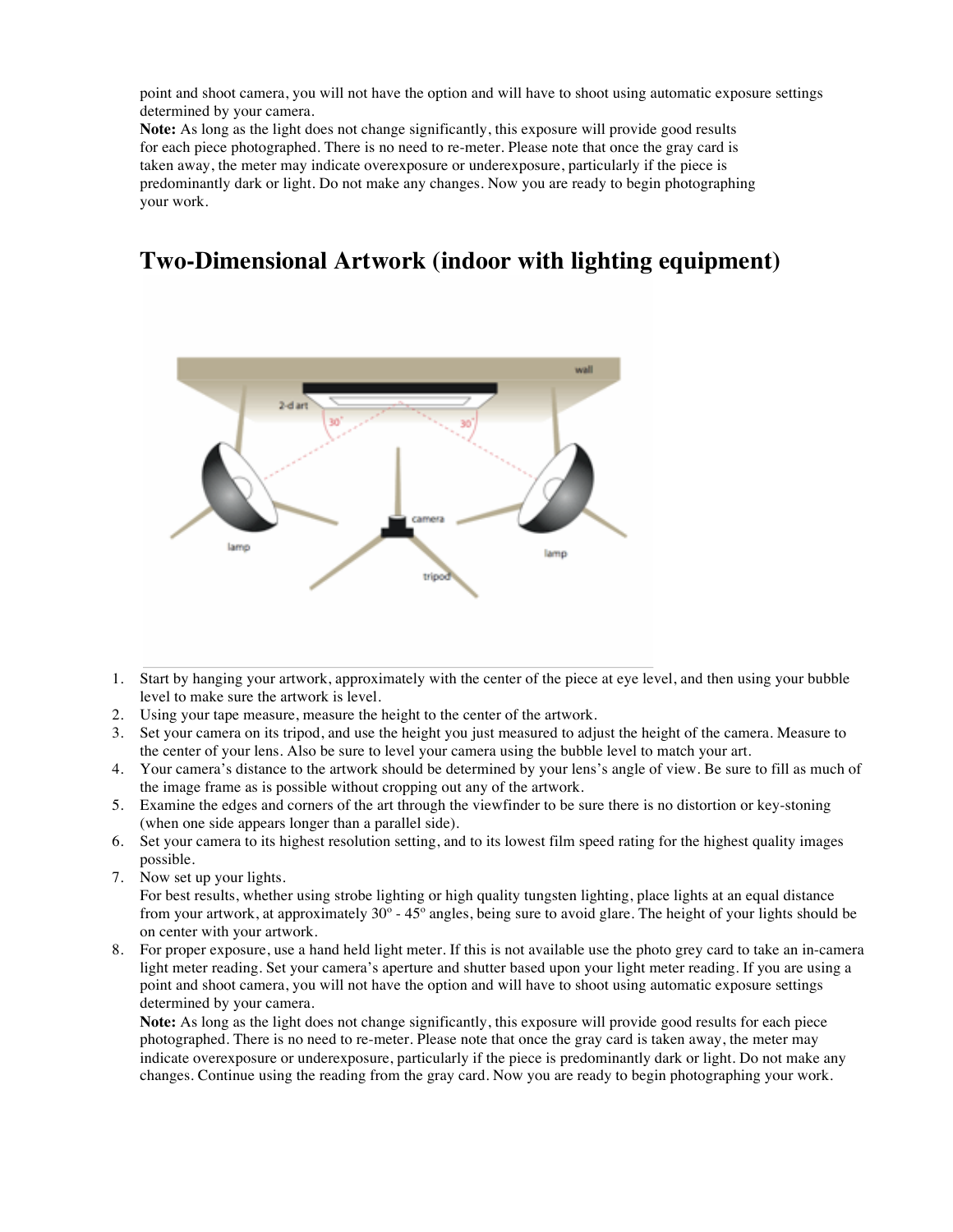

### **Three-Dimensional Artwork (outdoors without lighting equipment)**

- 1. Begin by choosing a well lit but low glare place to shoot. Preferably in the shade or during an overcast day.
- 2. Place a table up against a wall. Use pushpins or tape to attach fabric, paper, or other background to the wall above the table, allowing it to sweep down covering the table. Make sure the fabric arcs gently between the wall and the table.
- 3. If the artwork is producing a lot of glare, the light may be diffused by holding sheets of tracing paper or vellum in between the light and the subject. This will soften the light and prevent unwanted highlights.
- 4. Set your camera on its tripod, the height should be a low angle so that you are looking as directly into the piece as possible. Also be sure to level your camera using the bubble level to match your art.
- 5. Your camera's distance to the artwork should be determined by your lens's angle of view. Be sure to fill as much of the image frame as is possible without cropping out any of the artwork.
- 6. Set your camera to its highest resolution setting, and to it's lowest film speed rating for the highest quality images possible.
- 7. For proper exposure, use a hand held light meter. If this is not available use the photo grey card to take an in-camera light meter reading. Set your camera's aperture and shutter based upon your light meter reading. If you are using a point and shoot camera, you will not have the option and will have to shoot using automatic exposure settings determined by your camera.

**Note:** As long as the light does not change significantly, this exposure will provide good results for each piece photographed. There is no need to re-meter. Please note that once the gray card is taken away, the meter may indicate overexposure or underexposure, particularly if the piece is predominantly dark or light. Do not make any changes. Continue using the reading from the gray card. Now you are ready to begin photographing your work.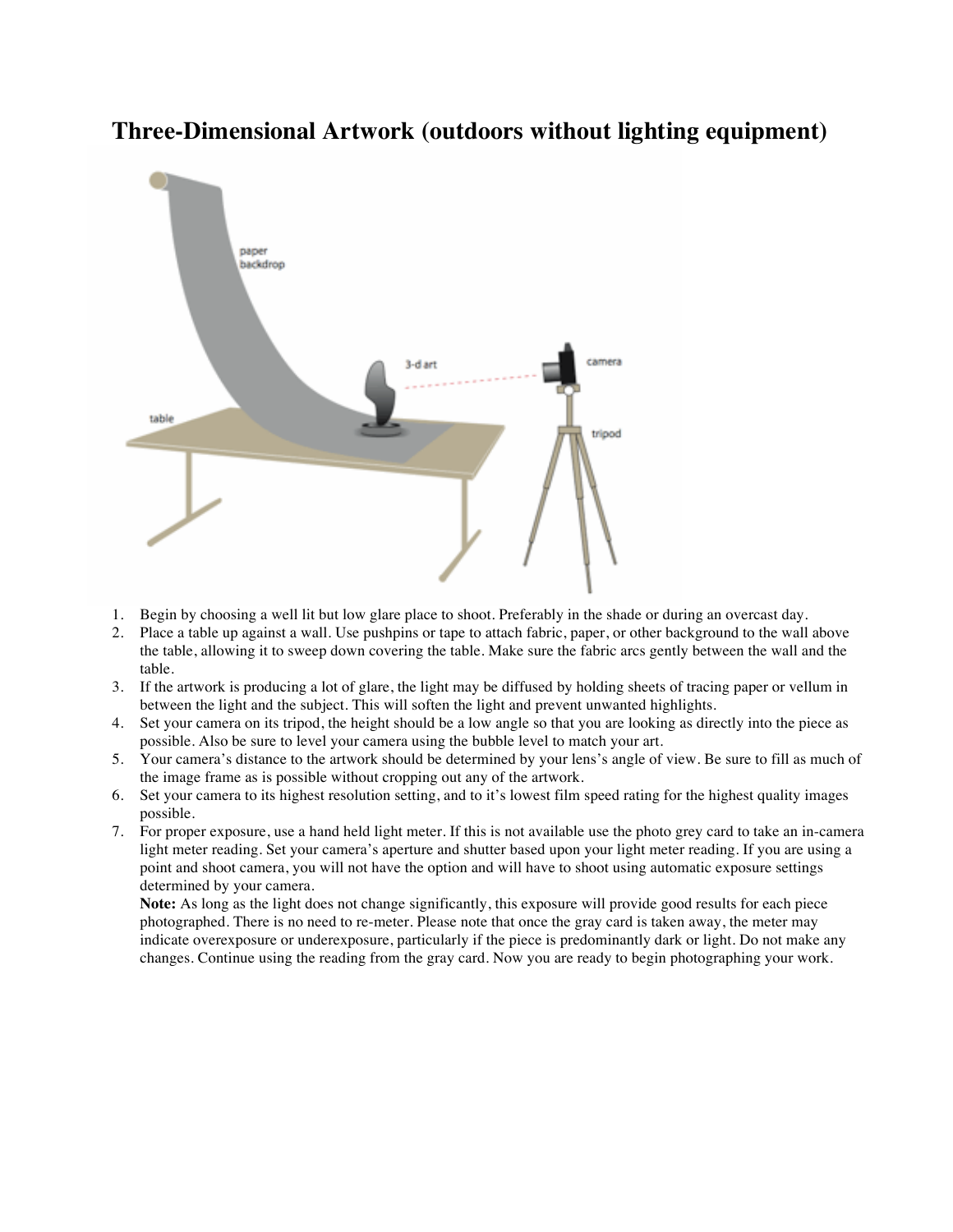### **Three-Dimensional Artwork (indoors with lighting equipment)**



- 1. Place a table up against a wall. Use pushpins or tape to attach fabric or other background to the wall above the table, allowing it to sweep down covering the table. Make sure the fabric arcs gently between the wall and the table.
- 2. Place one light on the work as the main or "key" light preferably coming from an angle and from above. The second light should be further away from the subject to help fill in the shadows created by the first light on the opposite. Avoid creating distracting shadows on the background.
- 3. If the artwork is producing a lot of glare, the light may be diffused by holding sheets of tracing paper or vellum in between the light and the subject. This will soften the light and prevent unwanted highlights.
- 4. Set your camera on its tripod, the height should be a low angle so that you are looking as directly into the piece as possible. Also be sure to level your camera using the bubble level to match your art.
- 5. Your camera's distance to the artwork should be determined by your lens's angle of view. Be sure to fill as much of the image frame as is possible without cropping out any of the artwork.
- 6. Set your camera to its highest resolution setting, and to it's lowest film speed rating for the highest quality images possible.
- 7. For proper exposure, use a hand held light meter. If this is not available use the photo grey card to take an in-camera light meter reading. Set your camera's aperture and shutter based upon your light meter reading. If you are using a point and shoot camera, you will not have the option and will have to shoot using automatic exposure settings determined by your camera.

**Note:** As long as the light does not change significantly, this exposure will provide good results for each piece photographed. There is no need to re-meter. Please note that once the gray card is taken away, the meter may indicate overexposure or underexposure, particularly if the piece is predominantly dark or light. Do not make any changes. Continue using the reading from the gray card. Now you are ready to begin photographing your work.

#### **Color balance**

Be sure that your light source and your camera's white balance setting are the same. With daylight use the daylight color balance setting; tungsten/ incandescent light (clamp-on lights or incandescent bulbs) require a tungsten/ incandescent setting. If using strobe lighting (flash), your color balance should be daylight.